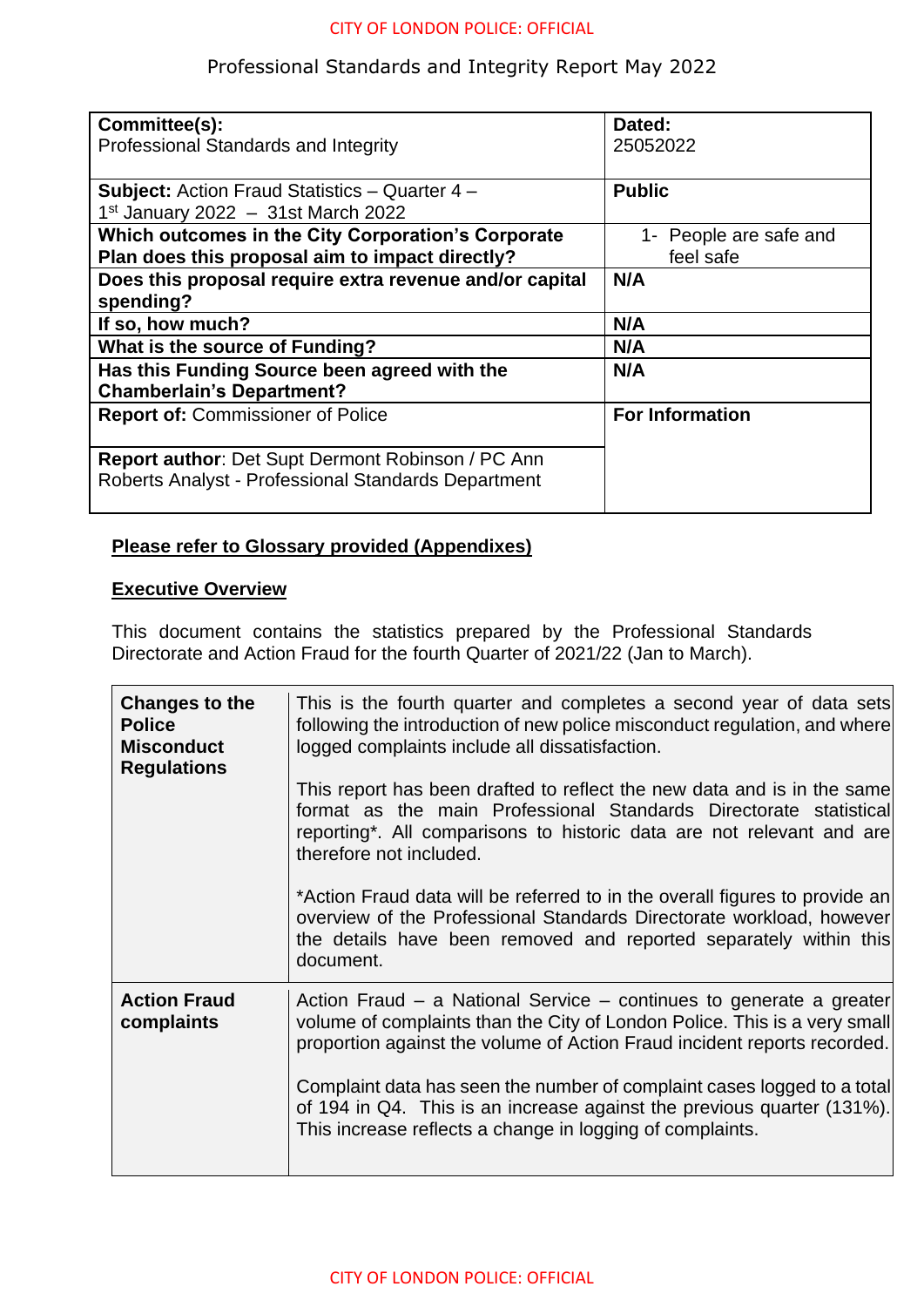# Professional Standards and Integrity Report May 2022

|                                        | The complaints are broken down as 34 logged under Schedule 3, and<br>160 not within Schedule 3.                                                                                                                                                                                                                                                                                                                                                                                                                                                                                                                                                                               |
|----------------------------------------|-------------------------------------------------------------------------------------------------------------------------------------------------------------------------------------------------------------------------------------------------------------------------------------------------------------------------------------------------------------------------------------------------------------------------------------------------------------------------------------------------------------------------------------------------------------------------------------------------------------------------------------------------------------------------------|
|                                        | Changes to the Police Complaint & Conduct regulations in 2020 placed<br>a greater emphasis on handling complaints in a reasonable and<br>proportionate way and in a more customer focused manner.                                                                                                                                                                                                                                                                                                                                                                                                                                                                             |
|                                        | Reports of dissatisfaction are logged and assessed in line<br>with Schedule 3 of the Police Reform Act 2002 and IOPC Statutory<br>Guidance 2020 and this assessment can result in one of a number of<br>outcomes;                                                                                                                                                                                                                                                                                                                                                                                                                                                             |
|                                        | Non-Schedule 3 or early service recovery. PSD will make<br>early contact with the complainant to understand their concerns<br>and their dissatisfaction and, where the nature of their<br>dissatisfaction allows, will try to resolve it to their satisfaction.<br>This avoids a more lengthy process of investigation and can<br>provide a complainant with an early resolution, explanation or<br>other satisfactory outcome. If at the end of this process, it cannot<br>be resolved it may be dealt with as a formal complaint within<br>Schedule 3.                                                                                                                      |
|                                        | <b>Schedule 3 Recorded - IOPC Statutory Guidance stipulates</b><br>where complaints must be recorded and those that must be<br>investigated; these include the more serious matters. Complaints<br>which do not require an investigation will be handled in a<br>reasonable and proportionate manner to try to achieve an earlier<br>resolution to the complainant's satisfaction, while others will be<br>investigated formally. At the end of this process if the<br>complainant remains dissatisfied with the outcome of the<br>complaint they have a right of review by either the Local Policing<br>Body or the IOPC, depending on the seriousness of the<br>allegation. |
|                                        | Referral to Independent Office for Police Conduct – some<br>$\bullet$<br>complaints may be referred to the IOPC and they may decide to<br>independently investigate or oversee a police investigation. The<br>IOPC also monitor our complaints system.                                                                                                                                                                                                                                                                                                                                                                                                                        |
|                                        | The volume of logged complaints is extremely low compared to the<br>number of fraud reports to Action Fraud. In Q4 of the 2021/22 financial<br>year Action Fraud (AF) recorded 132,654 reports on the National Fraud<br>Database consisting of 92,357 crime reports and 40,297 Information<br>reports.                                                                                                                                                                                                                                                                                                                                                                        |
| <b>Nature of</b><br><b>Allegations</b> | Of the 197 allegations recorded during Q4 2021/22 the highest number<br>was in the category of $A2 -$ Decisions (101), followed by $A1 -$ Police<br>contact (66) followed by A4 - General level of Service (17).                                                                                                                                                                                                                                                                                                                                                                                                                                                              |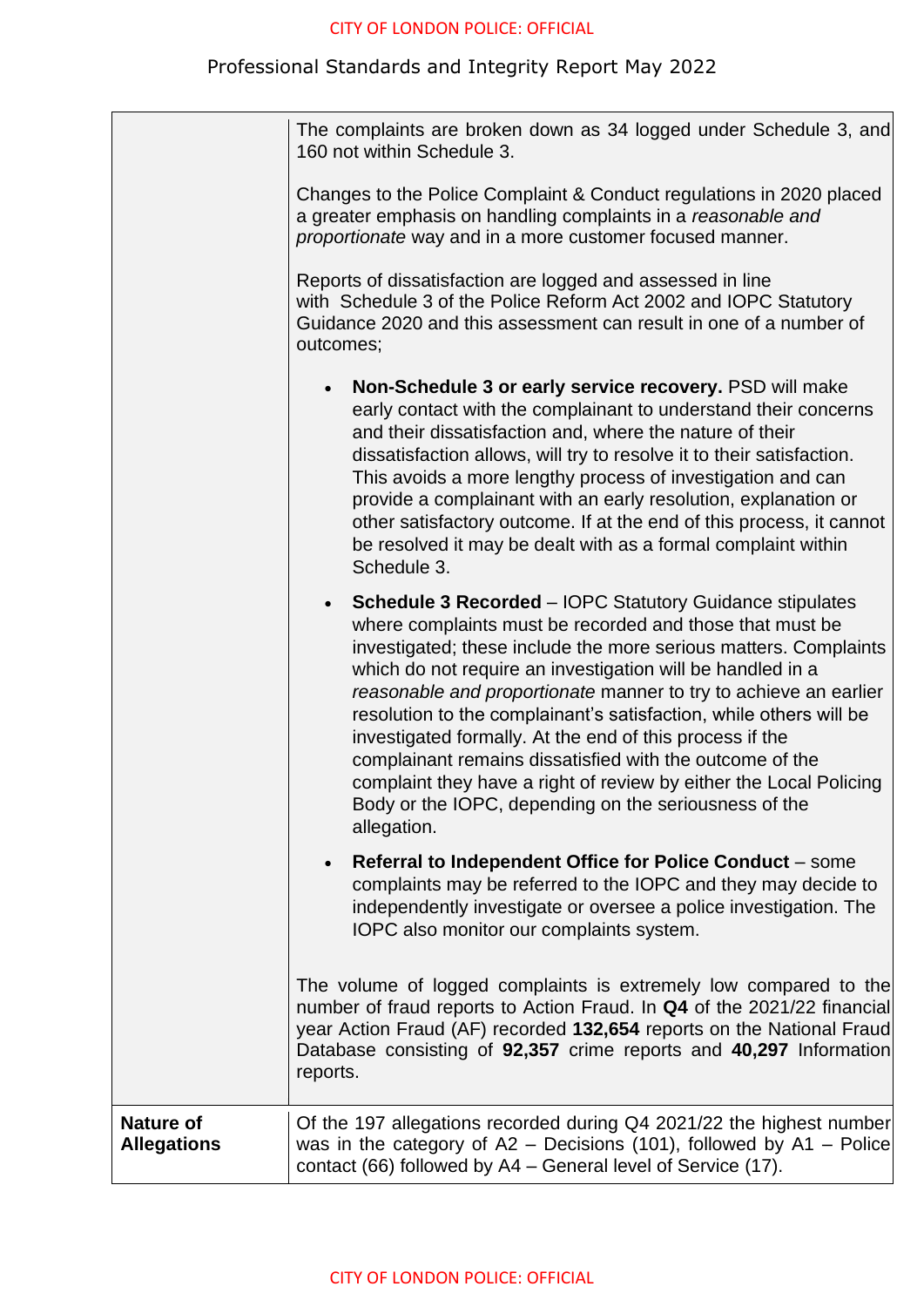# Professional Standards and Integrity Report May 2022

|                                        | Reasons for complaint mostly relate to customer expectation of Action<br>Fraud, with either the lack of contact or investigation cited.                                                                                                                                                                                                                                                                                                                                                     |
|----------------------------------------|---------------------------------------------------------------------------------------------------------------------------------------------------------------------------------------------------------------------------------------------------------------------------------------------------------------------------------------------------------------------------------------------------------------------------------------------------------------------------------------------|
| <b>Finalised</b><br><b>Allegations</b> | The total number of allegations finalised during Q4 is 178 compared<br>to 84 in the previous quarter.                                                                                                                                                                                                                                                                                                                                                                                       |
|                                        | Cases often contain more than one allegation; the number of cases<br>finalised in Q4 is 155.                                                                                                                                                                                                                                                                                                                                                                                                |
| <b>IOPC Reports</b>                    | The IOPC has recently published the first annual complaint bulletin<br>in the new format following the amendments to the Police Conduct<br>Regulations. The IOPC has yet to publish a Quarterly bulletin in the<br>same format. The IOPC place a caveat to the City of London Police<br>statistics to reflect the Action Fraud complaints as they are<br>combined. A CoLP commentary sheet has been published on the<br>IOPC website with an explanation regarding the combined statistics. |
| <b>Appeals</b>                         | None received.                                                                                                                                                                                                                                                                                                                                                                                                                                                                              |
| <b>IOPC</b><br>investigations          | There are currently no live IOPC investigations.                                                                                                                                                                                                                                                                                                                                                                                                                                            |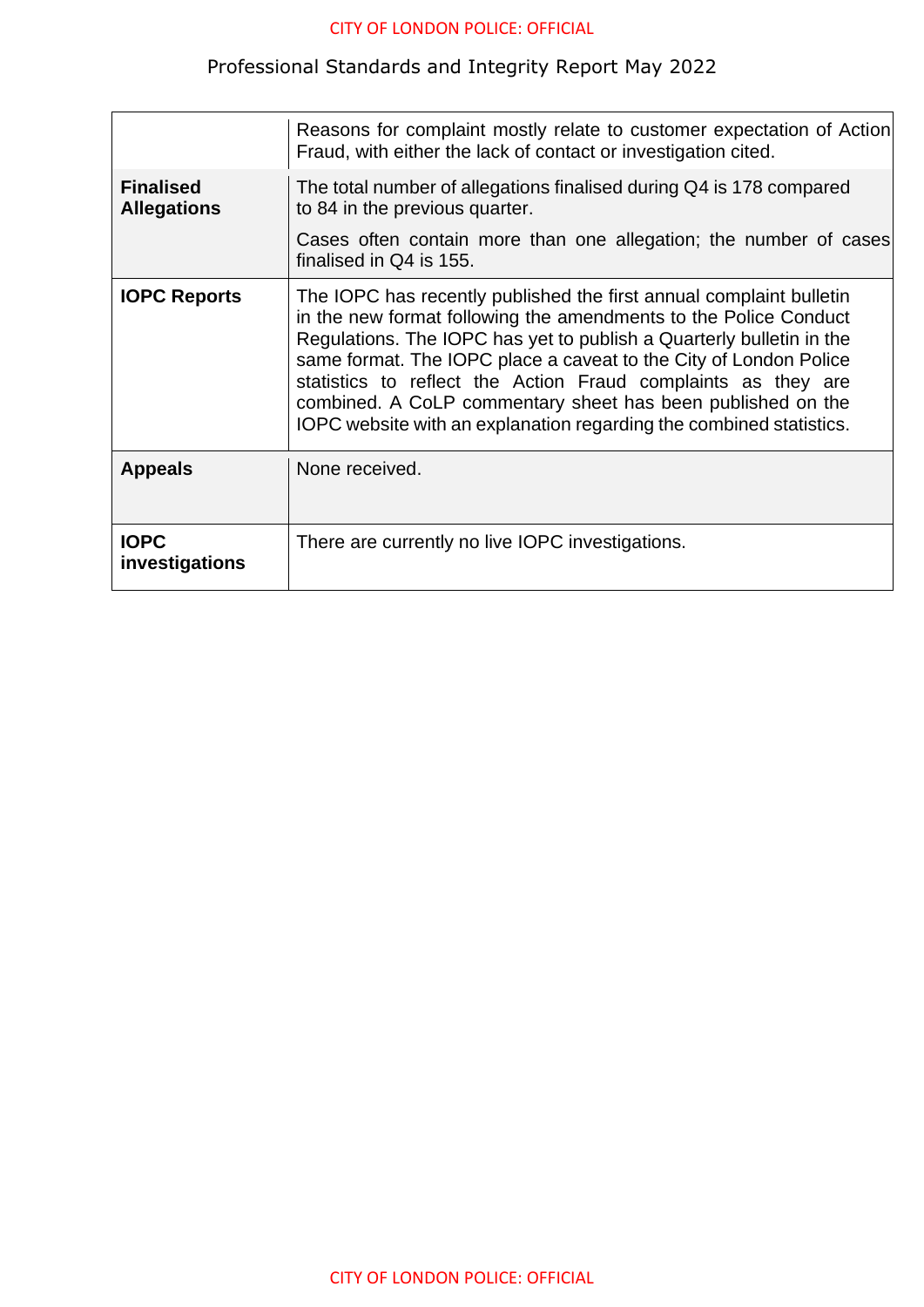## Professional Standards and Integrity Report May 2022

#### **Content**

#### **Part A – Complaint Cases and Allegations**

Table 1 - Quarterly comparisons for Complaint Cases

- Table 2 Quarterly comparisons for Allegations
- Table 3 Quarterly comparisons for Allegations Finalised

## **Part B - Appeals**

## **Part C – IOPC**

**Part D – Learning**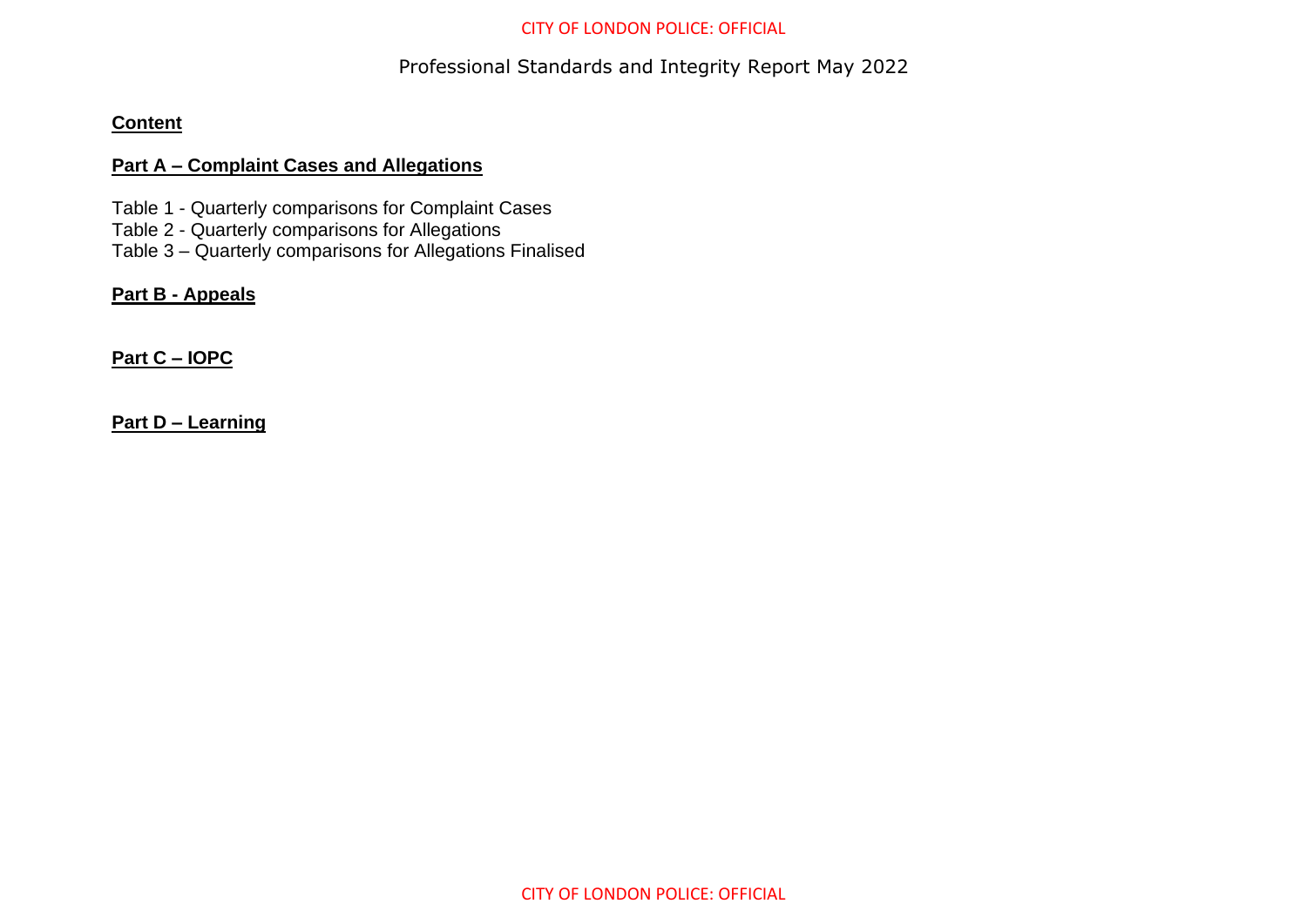## Professional Standards and Integrity Report May 2022

## **Part A – Complaints & Allegations**

Table 1 - Quarterly Comparisons for Action Fraud Complaint Cases



#### Themes of complaints received

An analysis of complaints and dissatisfaction reports received over the previous 12 months, has been undertaken, detailed below. The highlighted ones are the top 3, most commonly received.

- **AF has not investigated a report made**
- **NFIB has not investigated a report made**
- **Complainant advised that there are no viable lines of enquiry to investigate their report, when viable lines of enquiries have been provided**
- No update was provided, following report made to AF
- Report disseminated by NFIB has not been investigated by the relevant force
- A report made direct to a local force has not been investigated
- A reported crime is recorded as an Information Report

Within any given complaint, often several of the above are quoted. Circa 95% of complaints are made up of the 3 highlighted areas above, with the remaining 5% across all others.

- The number of Action Fraud complaints logged in Q4 2021/22 is 194 which is an increase of 110 from the previous quarter.
- 160 of these complaints fell outside of Schedule 3, 34 were within Schedule 3.
- The previous quarter was an anomaly where more complaints fell inside of Schedule 3, this quarter has reverted to the trend (see graph).
- Recording standards require all customer dissatisfaction to be logged and the volume of reporting. At the beginning of 2022 (Q4) a decision was taken to record all Action Fraud complaints received by PSD and those received directly by the Action Fraud team. This is to ensure an accurate record is kept of the demand being dealt with and also enables relevant cases to be escalated to be dealt with under Schedule 3 timely.
- Additional information has been added to the AF website, which answers identified key complainants' frustrations. This informs potential complainants that the complaints process is not a mechanism to overturn the decision of NFIB, not to review and forward to a force for their consideration.
- In **Q4** of the 2021/22 financial year Action Fraud (AF) recorded **132,654** reports on the National Fraud Database consisting of **92,357** crime reports and **40,297**  Information reports.

 $\overline{\phantom{a}}$  . The complaint figures (total) representations (total) representations (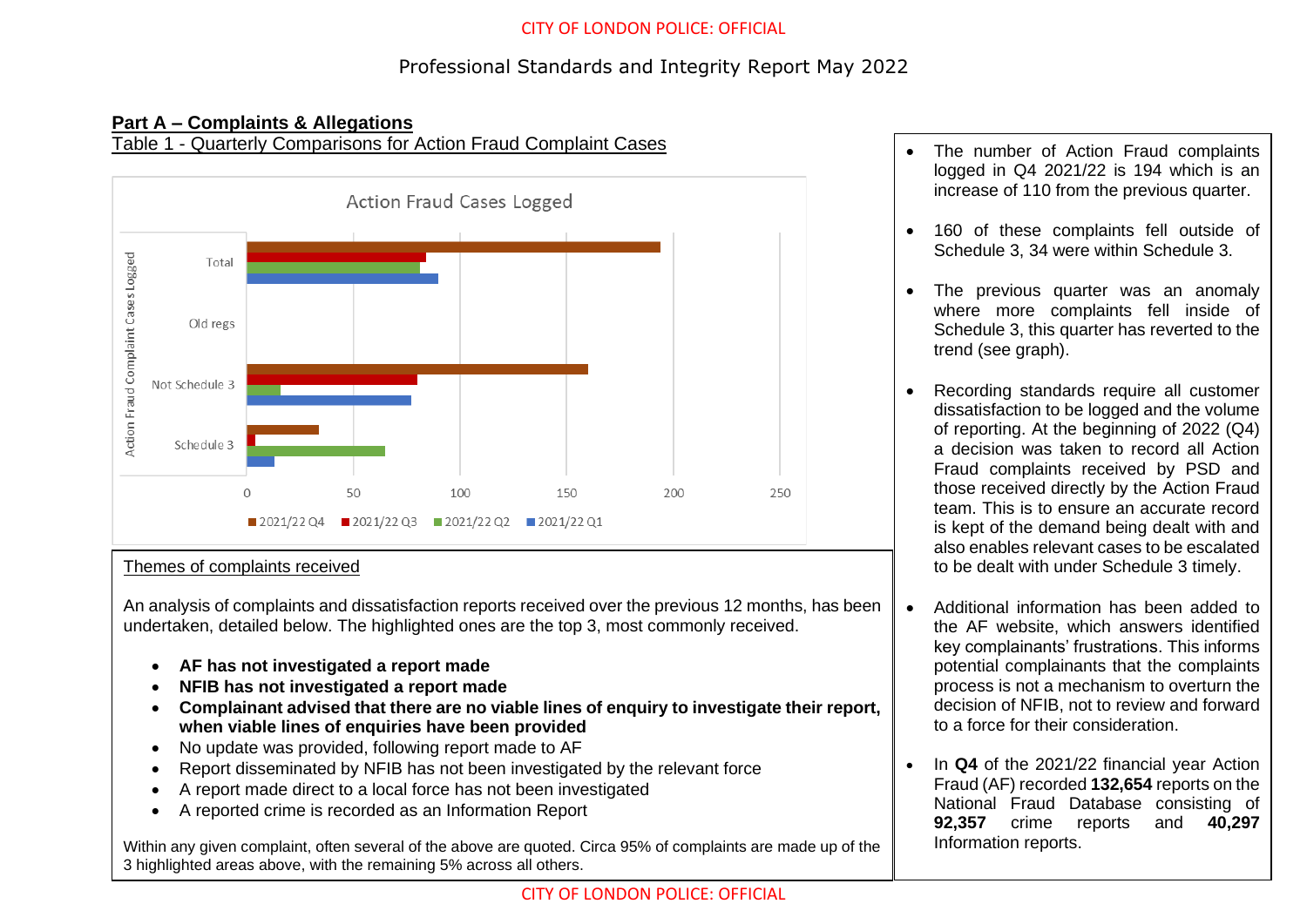## Professional Standards and Integrity Report May 2022

#### Table 2 - Quarterly Comparisons for Action Fraud Allegations



- Of the 197 allegations recorded during Q4 2021/22, Decisions was the highest category with 101, followed by Police Contact with 66 followed by General level of Service 17. The graph visualises the trend of Decisions over the yearly data being the highest category by far.
- Miscellaneous cases are being logged where members of parliament are making contact on behalf of constituents or if not clear if a complaint is being made. This number had dropped since letters explaining the AF system have been written to all Members of Parliament, and the changes to the recording standards in the regulations. However the increase this quarter in MP enquiries appears to be no more than more people have sought assistance from their MP's about the outcome of their Action Fraud report assessments.
- The IOPC published the yearly bulletin covering 2020/21. This includes AF data and is not separated out from CoLP complaint data. A commentary sheet has been included with this bulletin on the IOPC website to explain the data.
- Until the IOPC publish the quarterly bulletins we do have any National data to make allegation type comparison with, or which allegation types will be the highest categories. It is unlikely that AF will be able to be compared against any other National data, being unique.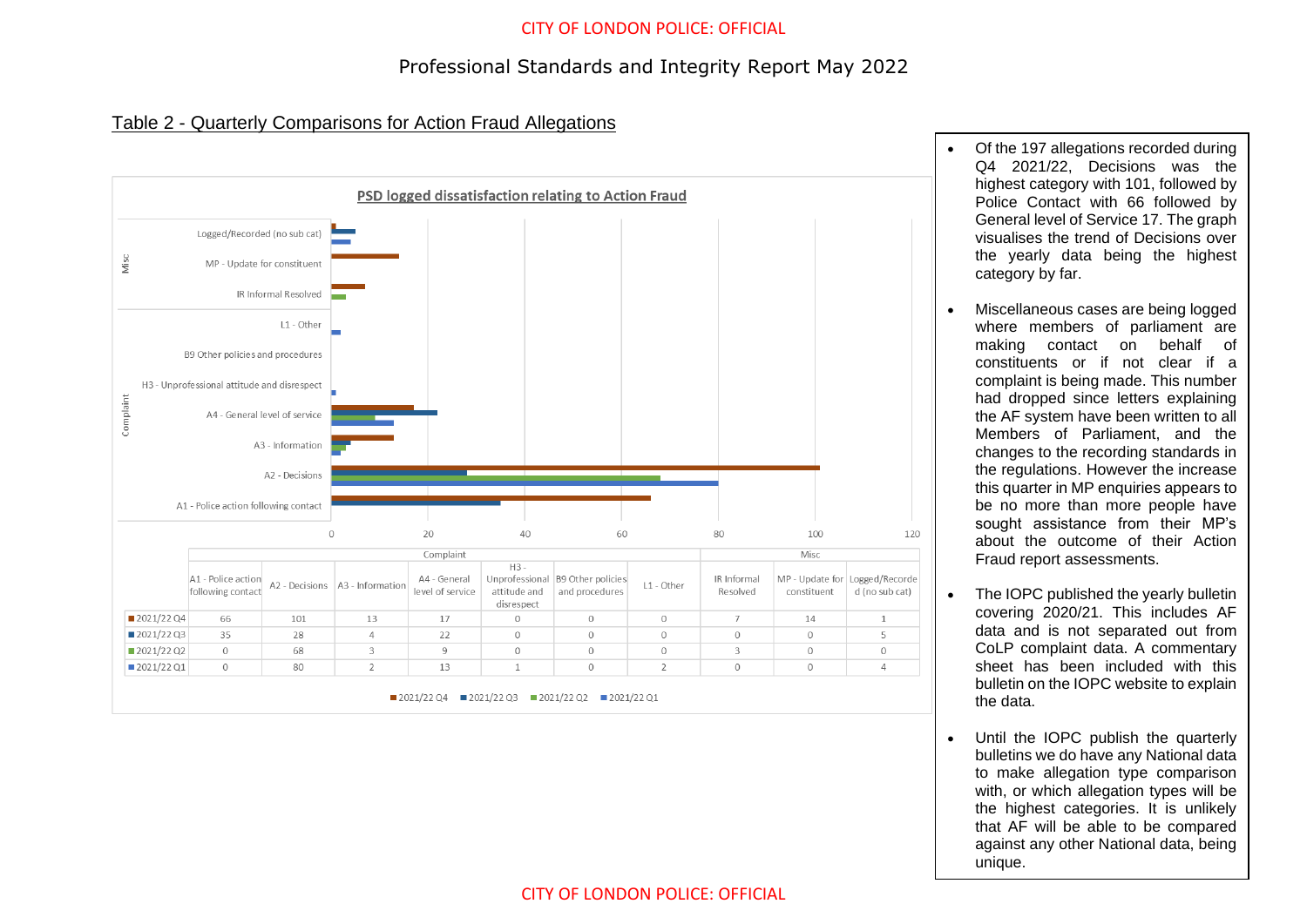### Professional Standards and Integrity Report May 2022



The vast majority of Action Fraud complaints cite a lack of response or investigation. Prior to changes to the Police Regulations these were usually resolved informally through service recovery by providing an update/explanation to the complainant and a swift resolution. ALL expressions of dissatisfaction are now formally logged, therefore as anticipated there is an overall rise in complaint numbers (majority of which fall within the AF service). All forces are likely to see an increase in complaint numbers, which will be reflected in the IOPC bulletins when published. The City of London bulletin contains all data including AF data.

Due to these changes to recording standards, at the beginning of 2022 (Q4) a decision was taken to record all Action Fraud complaints received by both PSD and those received directly by the Action Fraud team. This is to ensure an accurate record is kept of the demand being dealt with and also enables relevant cases to be escalated to be dealt with under Schedule 3 in a timely manner. This increase in complaints is reflected in the most current data (Q4). The upward trend in AF complaints is likely to continue or to show a plateauing over the forthcoming quarters. Positive changes to the AF website and overall communication strategy surrounding the AF service will assist in maintaining low complaints (compared to the volume of crime reports) of this national service.

Action Fraud call centres are working with CoLP to manage customer expectations. PSD is working with the NFIB to resolve simple dissatisfaction with early intervention especially around perceived lack of response. Action Fraud is recruiting staff to assist in raising the expectations of the service.

#### CITY OF LONDON POLICE: OFFICIAL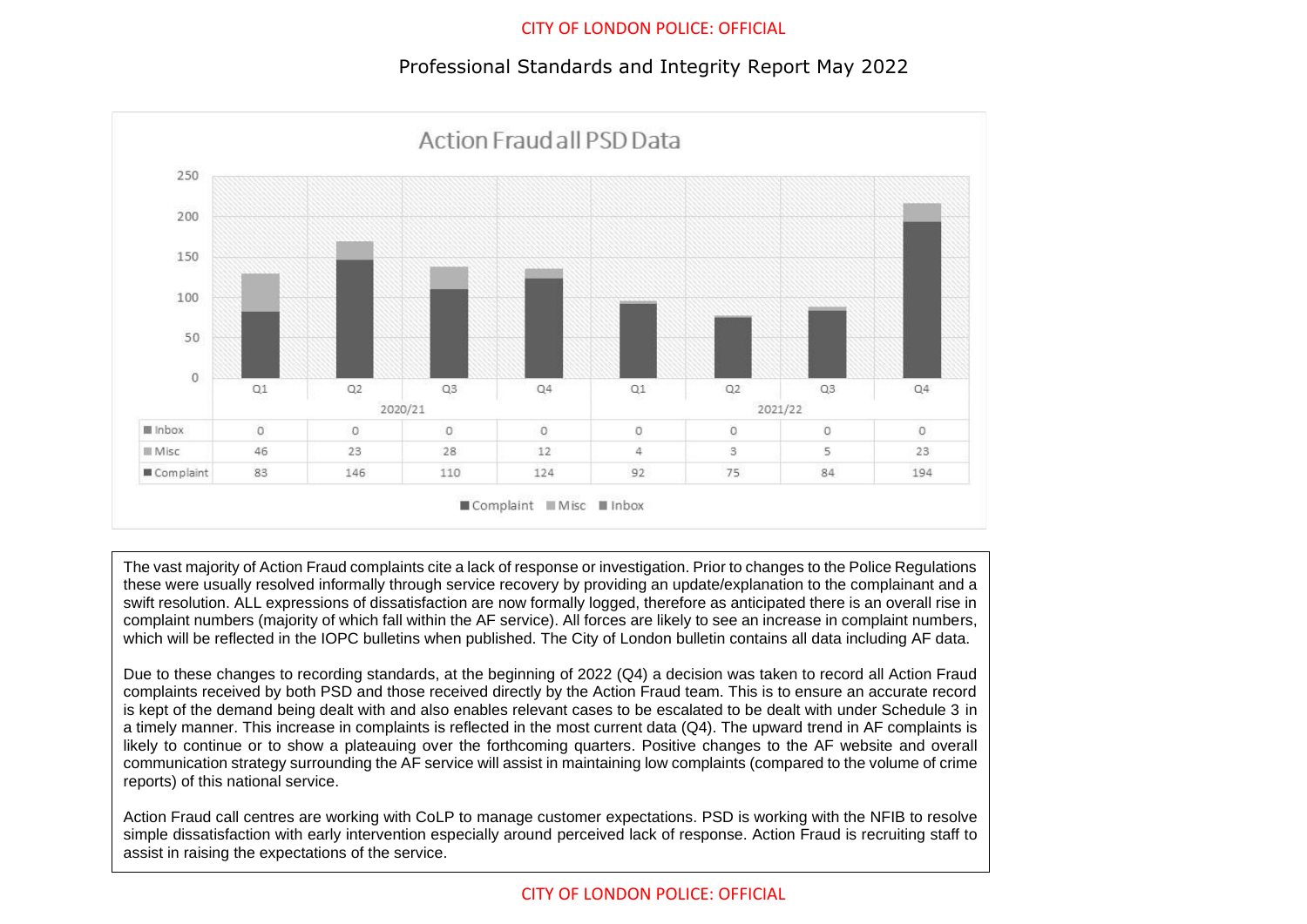## Professional Standards and Integrity Report May 2022

#### Table 3 – Finalised – Cases and Allegations – Q4



#### CITY OF LONDON POLICE: OFFICIAL